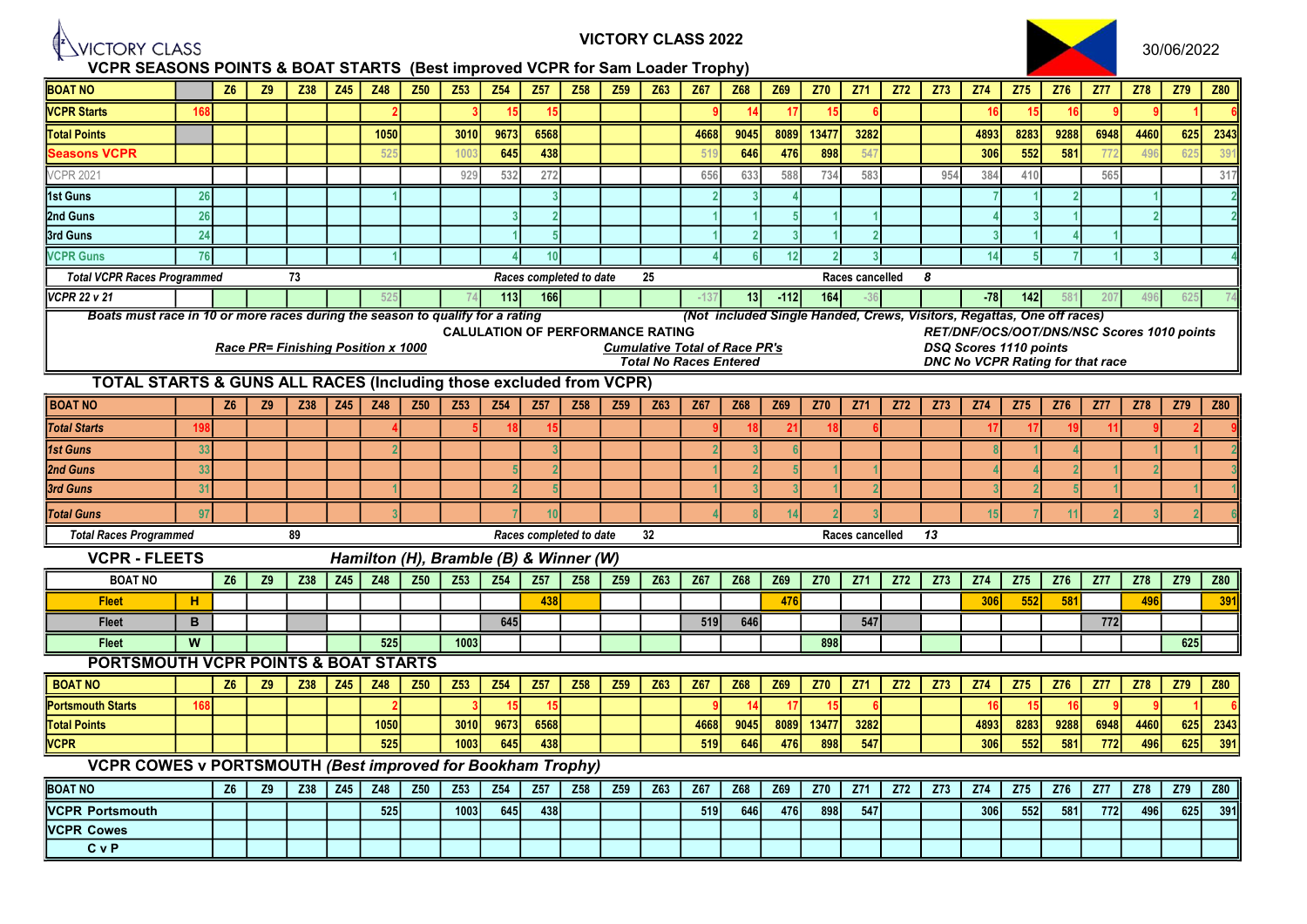## Page 2 - Details of each race Pre Cowes

| Date       | <b>Series</b> | <b>Starts</b>           | Z <sub>6</sub> | Z9 | Z38 | Z45 | Z48 | Z50 | Z53  | Z54   | Z57  | Z58 | Z59 | Z63 | Z67  | Z68  | Z69  | Z70              | Z71 | Z72 | Z73 | Z74  | Z75 | Z76  | Z77  | Z78 | Z79 | Z80 |
|------------|---------------|-------------------------|----------------|----|-----|-----|-----|-----|------|-------|------|-----|-----|-----|------|------|------|------------------|-----|-----|-----|------|-----|------|------|-----|-----|-----|
| 19/04 1TU1 |               | Cance                   |                |    |     |     |     |     |      |       |      |     |     |     |      |      |      |                  |     |     |     |      |     |      |      |     |     |     |
| 21/04 1TH1 |               | 9                       |                |    |     |     |     |     |      | 222   | 1010 |     |     |     | 444  |      | 778  | 1010             |     |     |     | 333  | 667 | 556  |      | 111 |     |     |
| 23/04 HC1  |               | Cance                   |                |    |     |     |     |     |      |       |      |     |     |     |      |      |      |                  |     |     |     |      |     |      |      |     |     |     |
| 26/04 1TU2 |               | 9                       |                |    |     |     |     |     | 1000 | 889   | 444  |     |     |     |      | 778  |      |                  | 667 |     |     | 222  | 333 | 556  |      |     |     | 111 |
| 28/04 1TH2 |               | $\overline{7}$          |                |    |     |     |     |     |      | 429   | 143  |     |     |     | 143  |      |      | 714              |     |     |     | 571  | 286 |      |      | 286 |     |     |
| 30/04 HC2  |               | 4                       |                |    |     |     |     |     | 1000 |       |      |     |     |     |      | 500  | 250  | 750              |     |     |     |      |     |      |      |     |     |     |
| 03/05 1TU3 |               | Cance                   |                |    |     |     |     |     |      |       |      |     |     |     |      |      |      |                  |     |     |     |      |     |      |      |     |     |     |
| 05/05 1TH3 |               | 9                       |                |    |     |     |     |     |      |       | 222  |     |     |     | 556  | 667  | 444  | 1000             |     |     |     | 111  | 889 |      | 333  | 778 |     |     |
| 07/05 HC3  |               | $5\phantom{.0}$         |                |    |     |     |     |     |      |       |      |     |     |     | 800  | 200  | 400  | 1000             | 600 |     |     |      |     |      |      |     |     |     |
| 07/05 HC4  |               | $5^{\circ}$             |                |    |     |     |     |     |      |       |      |     |     |     | 800  | 200  | 600  | 1010             | 400 |     |     |      |     |      |      |     |     |     |
| 10/05 1TU4 |               | 9                       |                |    |     |     |     |     |      |       | 1010 |     |     |     |      |      |      | 778              | 444 |     |     | 111  | 556 | 333  | 1010 | 222 |     | 667 |
| 12/05 HB1  |               | $\mathbf{7}$            |                |    |     |     |     |     |      |       | 286  |     |     |     | 429  | 1010 | 1010 |                  |     |     |     | 143  | 714 | 571  |      |     |     |     |
| 14/05 HC5  |               | $\mathbf{3}$            |                |    |     |     |     |     |      |       |      |     |     |     |      | 333  | 1010 | 667              |     |     |     |      |     |      |      |     |     |     |
| 17/05 1TU5 |               | Cance                   |                |    |     |     |     |     |      |       |      |     |     |     |      |      |      |                  |     |     |     |      |     |      |      |     |     |     |
| 19/05 1TH4 |               | $\overline{7}$          |                |    |     |     |     |     |      | 857   | 143  |     |     |     |      | 429  |      | 1010             |     |     |     | 286  |     |      | 571  | 714 |     |     |
| 21/05 PS1  |               | $5\phantom{.0}$         |                |    |     |     |     |     |      | 400   |      |     |     |     |      | 800  | 200  | 1000             | 600 |     |     |      |     |      |      |     |     |     |
| 24/05 HB2  |               | Cance                   |                |    |     |     |     |     |      |       |      |     |     |     |      |      |      |                  |     |     |     |      |     |      |      |     |     |     |
| 26/05 1TH5 |               | 7                       |                |    |     |     |     |     |      |       | 429  |     |     |     | 286  |      |      |                  | 571 |     |     | 143  | 714 | 857  | 1000 |     |     |     |
| 28/05 PS2  |               | $5\phantom{.0}$         |                |    |     |     | 800 |     |      | 1000  |      |     |     |     | 200  | 600  | 400  |                  |     |     |     |      |     |      |      |     |     |     |
|            | 31/05 MULT1   | $\overline{\mathbf{5}}$ |                |    |     |     |     |     |      |       |      |     |     |     |      |      | 200  |                  |     |     |     | 600  | 400 | 1000 |      |     |     | 800 |
|            | 31/05 MULT2   | $\sqrt{5}$              |                |    |     |     |     |     |      |       |      |     |     |     |      |      | 200  |                  |     |     |     | 1000 | 800 | 600  |      |     |     | 400 |
| 02/06 1TH6 |               | 8                       |                |    |     |     |     |     |      | 625   | 375  |     |     |     |      | 1000 | 250  |                  |     |     |     | 125  | 750 | 875  |      | 500 |     |     |
| 07/06 2TU1 |               | $\overline{7}$          |                |    |     |     |     |     |      | 1000  | 714  |     |     |     |      |      |      |                  |     |     |     | 429  | 286 | 857  |      | 571 |     | 143 |
| 09/06 2TH1 |               | 8                       |                |    |     |     |     |     |      | 250   | 375  |     |     |     | 1010 |      | 625  | 1010             |     |     |     | 125  |     | 750  |      | 500 |     |     |
| 11/06 PS3  |               | Cance                   |                |    |     |     |     |     |      |       |      |     |     |     |      |      |      |                  |     |     |     |      |     |      |      |     |     |     |
| 11/06 PS4  |               | Cance                   |                |    |     |     |     |     |      |       |      |     |     |     |      |      |      |                  |     |     |     |      |     |      |      |     |     |     |
| 14/06 2TU2 |               |                         |                |    |     |     |     |     |      | 667   | 556  |     |     |     |      |      |      | 889              |     |     |     | 111  | 444 | 333  | 1010 | 778 |     | 222 |
|            | 17/06 MULT3   |                         |                |    |     |     | 250 |     |      | 1000  |      |     |     |     |      |      | 750  |                  |     |     |     |      |     | 500  |      |     |     |     |
|            | 17/06 MULT4   | Cance                   |                |    |     |     |     |     |      |       |      |     |     |     |      |      |      |                  |     |     |     |      |     |      |      |     |     |     |
| 23/06 HB3  |               |                         |                |    |     |     |     |     |      | 667   |      |     |     |     |      | 1000 | 500  |                  |     |     |     | 333  |     | 167  | 833  |     |     |     |
|            | 28/06 MULT5   |                         |                |    |     |     |     |     | 1010 | 667   | 111  |     |     |     |      | 778  | 222  | 889              |     |     |     |      | 444 | 333  | 556  |     |     |     |
|            | 28/06 MULT6   |                         |                |    |     |     |     |     |      | 500   | 375  |     |     |     |      | 750  | 250  | 1000             |     |     |     |      | 125 | 875  | 625  |     |     |     |
|            | 30/06 2TH2    | 81                      |                |    |     |     |     |     |      | $500$ | 375  |     |     |     |      |      |      | $\overline{750}$ |     |     |     | 250  | 875 | 125  | 1010 |     | 625 |     |
| 02/07 PS5  |               |                         |                |    |     |     |     |     |      |       |      |     |     |     |      |      |      |                  |     |     |     |      |     |      |      |     |     |     |
| 05/07 2TU3 |               |                         |                |    |     |     |     |     |      |       |      |     |     |     |      |      |      |                  |     |     |     |      |     |      |      |     |     |     |
|            | 07/07 2TH3    |                         |                |    |     |     |     |     |      |       |      |     |     |     |      |      |      |                  |     |     |     |      |     |      |      |     |     |     |
| 16/07 ST2  |               |                         |                |    |     |     |     |     |      |       |      |     |     |     |      |      |      |                  |     |     |     |      |     |      |      |     |     |     |
| 19/07 2TU4 |               |                         |                |    |     |     |     |     |      |       |      |     |     |     |      |      |      |                  |     |     |     |      |     |      |      |     |     |     |
| 21/07 2TH4 |               |                         |                |    |     |     |     |     |      |       |      |     |     |     |      |      |      |                  |     |     |     |      |     |      |      |     |     |     |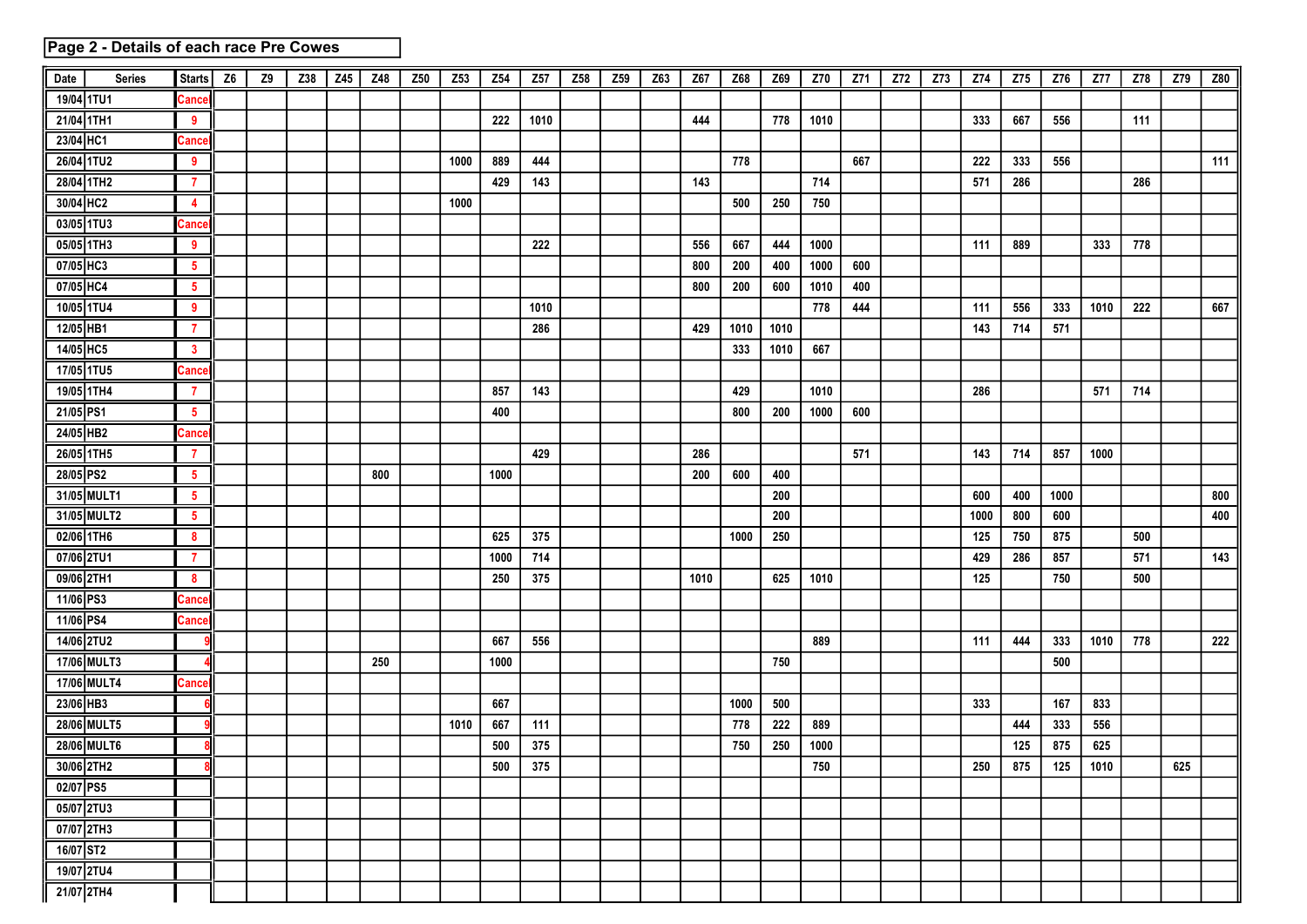| 23/07 ST3              |     |  |  |      |      |      |      |  |      |      |      |       |      |  |      |      |      |      |      |     |      |
|------------------------|-----|--|--|------|------|------|------|--|------|------|------|-------|------|--|------|------|------|------|------|-----|------|
| 26/07 2TU5             |     |  |  |      |      |      |      |  |      |      |      |       |      |  |      |      |      |      |      |     |      |
| 00/01                  |     |  |  |      |      |      |      |  |      |      |      |       |      |  |      |      |      |      |      |     |      |
| 00/01                  |     |  |  |      |      |      |      |  |      |      |      |       |      |  |      |      |      |      |      |     |      |
| 00/01                  |     |  |  |      |      |      |      |  |      |      |      |       |      |  |      |      |      |      |      |     |      |
| 00/01                  |     |  |  |      |      |      |      |  |      |      |      |       |      |  |      |      |      |      |      |     |      |
| 00/01                  |     |  |  |      |      |      |      |  |      |      |      |       |      |  |      |      |      |      |      |     |      |
| 00/01                  |     |  |  |      |      |      |      |  |      |      |      |       |      |  |      |      |      |      |      |     |      |
| 00/01                  |     |  |  |      |      |      |      |  |      |      |      |       |      |  |      |      |      |      |      |     |      |
| 00/01                  |     |  |  |      |      |      |      |  |      |      |      |       |      |  |      |      |      |      |      |     |      |
| <b>Total Pre Cowes</b> | 168 |  |  | 1050 | 3010 | 9673 | 6568 |  | 4668 | 9045 | 8089 | 13477 | 3282 |  | 4893 | 8283 | 9288 | 6948 | 4460 | 625 | 2343 |

# Page 3 Details of each race Cowes to End of Season

## Details of each race Cowes Week

| Date<br>Day         | Starts | Z <sub>6</sub> | Z9 | Z38 | Z45 | Z48 | Z50 | Z <sub>53</sub> | Z54 | Z57 | Z58 | Z59 | Z63 | Z67 | Z68 | Z69 | Z70 | Z71 | Z72 | Z73 | Z74 | Z75 | Z76 | <b>Z77</b> | Z78 | Z79 | Z80 |
|---------------------|--------|----------------|----|-----|-----|-----|-----|-----------------|-----|-----|-----|-----|-----|-----|-----|-----|-----|-----|-----|-----|-----|-----|-----|------------|-----|-----|-----|
| 30/07 Sat           |        |                |    |     |     |     |     |                 |     |     |     |     |     |     |     |     |     |     |     |     |     |     |     |            |     |     |     |
| 31/07 Sun           |        |                |    |     |     |     |     |                 |     |     |     |     |     |     |     |     |     |     |     |     |     |     |     |            |     |     |     |
| 01/08 Mon           |        |                |    |     |     |     |     |                 |     |     |     |     |     |     |     |     |     |     |     |     |     |     |     |            |     |     |     |
| 02/08 Tue           |        |                |    |     |     |     |     |                 |     |     |     |     |     |     |     |     |     |     |     |     |     |     |     |            |     |     |     |
| 03/08 Wed           |        |                |    |     |     |     |     |                 |     |     |     |     |     |     |     |     |     |     |     |     |     |     |     |            |     |     |     |
| 04/08 Thu           |        |                |    |     |     |     |     |                 |     |     |     |     |     |     |     |     |     |     |     |     |     |     |     |            |     |     |     |
| 05/08 Fri           |        |                |    |     |     |     |     |                 |     |     |     |     |     |     |     |     |     |     |     |     |     |     |     |            |     |     |     |
| <b>No of Starts</b> |        |                |    |     |     |     |     |                 |     |     |     |     |     |     |     |     |     |     |     |     |     |     |     |            |     |     |     |
| <b>Pts Cowes</b>    |        |                |    |     |     |     |     |                 | n   |     |     |     |     |     |     |     | 0   |     |     |     |     |     |     |            |     |     |     |
| <b>VCPR Cowes</b>   |        |                |    |     |     |     |     |                 |     |     |     |     |     |     |     |     |     |     |     |     |     |     |     |            |     |     |     |

# Details of each race Post Cowes

| Date        | <b>Series</b> | Starts | Z <sub>6</sub> | <b>Z9</b> | Z38 | Z45 | Z48 | Z50 | Z53 | Z54 | Z57 | Z58 | Z59 | Z63 | Z67 | Z68 | Z69 | Z70 | Z71 | Z72 | Z73 | Z74 | Z75 | Z76 | Z77 | Z78 | Z79 | Z80 $\parallel$ |
|-------------|---------------|--------|----------------|-----------|-----|-----|-----|-----|-----|-----|-----|-----|-----|-----|-----|-----|-----|-----|-----|-----|-----|-----|-----|-----|-----|-----|-----|-----------------|
|             | 06/08 Passage |        |                |           |     |     |     |     |     |     |     |     |     |     |     |     |     |     |     |     |     |     |     |     |     |     |     |                 |
|             | 09/08 TUTW1   |        |                |           |     |     |     |     |     |     |     |     |     |     |     |     |     |     |     |     |     |     |     |     |     |     |     |                 |
| 13/08 ST4   |               |        |                |           |     |     |     |     |     |     |     |     |     |     |     |     |     |     |     |     |     |     |     |     |     |     |     |                 |
|             | 16/08 TUTW2   |        |                |           |     |     |     |     |     |     |     |     |     |     |     |     |     |     |     |     |     |     |     |     |     |     |     |                 |
| 18/08 Fleet |               |        |                |           |     |     |     |     |     |     |     |     |     |     |     |     |     |     |     |     |     |     |     |     |     |     |     |                 |
| 20/08 ST6   |               |        |                |           |     |     |     |     |     |     |     |     |     |     |     |     |     |     |     |     |     |     |     |     |     |     |     |                 |
|             | 23/08 TUTW3   |        |                |           |     |     |     |     |     |     |     |     |     |     |     |     |     |     |     |     |     |     |     |     |     |     |     |                 |
|             | 25/08 2TH5    |        |                |           |     |     |     |     |     |     |     |     |     |     |     |     |     |     |     |     |     |     |     |     |     |     |     |                 |
| 27/08 UT1   |               |        |                |           |     |     |     |     |     |     |     |     |     |     |     |     |     |     |     |     |     |     |     |     |     |     |     |                 |
|             | 30/08 TUTW4   |        |                |           |     |     |     |     |     |     |     |     |     |     |     |     |     |     |     |     |     |     |     |     |     |     |     |                 |
|             | 01/09 2TH6    |        |                |           |     |     |     |     |     |     |     |     |     |     |     |     |     |     |     |     |     |     |     |     |     |     |     |                 |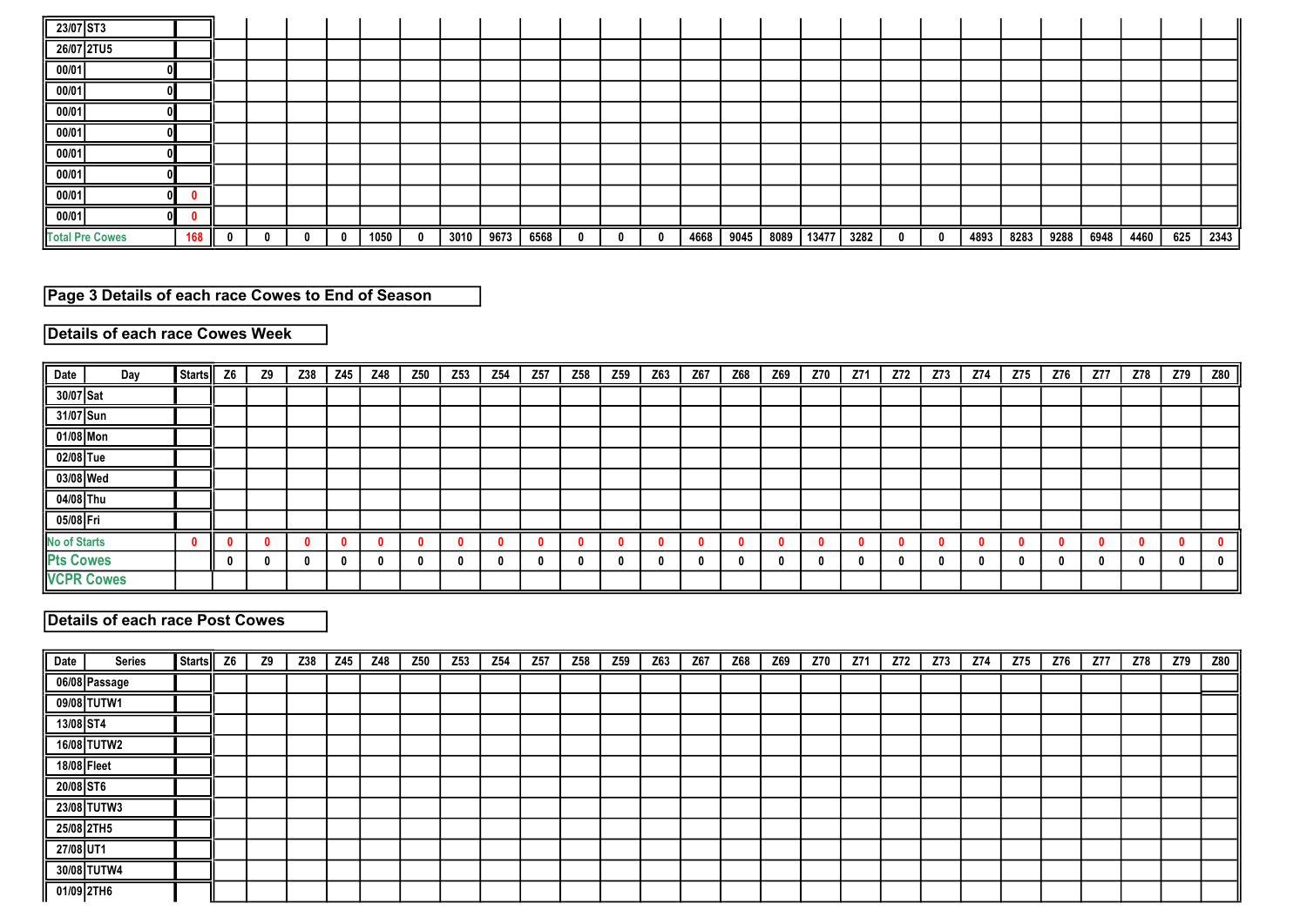| 06/09 TUTW5             |     |     |    |  |    |   |    |    |       |      |     |     |     |    |     |    |     |    |    |    |    |   |  |
|-------------------------|-----|-----|----|--|----|---|----|----|-------|------|-----|-----|-----|----|-----|----|-----|----|----|----|----|---|--|
| 09/09 FC1               |     |     |    |  |    |   |    |    |       |      |     |     |     |    |     |    |     |    |    |    |    |   |  |
| 10/09 Feltham           |     |     |    |  |    |   |    |    |       |      |     |     |     |    |     |    |     |    |    |    |    |   |  |
| 16/09 FC2               |     |     |    |  |    |   |    |    |       |      |     |     |     |    |     |    |     |    |    |    |    |   |  |
| 17/09 UT2               |     |     |    |  |    |   |    |    |       |      |     |     |     |    |     |    |     |    |    |    |    |   |  |
| 23/09 FC3               |     |     |    |  |    |   |    |    |       |      |     |     |     |    |     |    |     |    |    |    |    |   |  |
| 30/09 FC4               |     |     |    |  |    |   |    |    |       |      |     |     |     |    |     |    |     |    |    |    |    |   |  |
| 01/10 UT3               |     |     |    |  |    |   |    |    |       |      |     |     |     |    |     |    |     |    |    |    |    |   |  |
| 07/10 FC5               |     |     |    |  |    |   |    |    |       |      |     |     |     |    |     |    |     |    |    |    |    |   |  |
| <b>Total post Cowes</b> | OII | ΟII | ωı |  | ωı | n | ωI | nı | - Oll | -nii | 0II | 0II | 0II | ΩI | 0II | ωı | 0II | ωı | ωı | ωı | ωı | U |  |

## Page 4 Details of Non VCPR & Cancelled Races

# Non VCPR Starts

| Date  | <b>Series</b>         | <b>Starts</b>   | Z <sub>6</sub> | <b>Z9</b> | Z38 | Z45 | Z48 | Z50 | Z53        | Z54            | Z <sub>57</sub> | Z58 | Z59 | Z63 | Z67 | Z68            | Z69 | Z70        | Z71 | Z72 | Z73 | Z74 | Z75          | Z76            | <b>Z77</b>     | Z78        | Z79          | Z80              |
|-------|-----------------------|-----------------|----------------|-----------|-----|-----|-----|-----|------------|----------------|-----------------|-----|-----|-----|-----|----------------|-----|------------|-----|-----|-----|-----|--------------|----------------|----------------|------------|--------------|------------------|
|       | 03/06 Sea View 1      | $5\phantom{.0}$ |                |           |     |     |     |     |            |                |                 |     |     |     |     | 4              | -1  | 5          |     |     |     |     | $\mathbf{2}$ |                |                |            |              | $\mathbf{3}$     |
|       | 03/06 Sea View 2      | -5              |                |           |     |     |     |     |            |                |                 |     |     |     |     | $\overline{2}$ |     | 5          |     |     |     |     | 3            |                |                |            |              | 4                |
|       | 03/06 Sea View 3      | <b>Cance</b>    |                |           |     |     |     |     |            |                |                 |     |     |     |     |                |     |            |     |     |     |     |              |                |                |            |              |                  |
|       | 04/06 Sea View 4      | <b>Cance</b>    |                |           |     |     |     |     |            |                |                 |     |     |     |     |                |     |            |     |     |     |     |              |                |                |            |              |                  |
|       | 04/06 Sea View 5      | <b>Cance</b>    |                |           |     |     |     |     |            |                |                 |     |     |     |     |                |     |            |     |     |     |     |              |                |                |            |              |                  |
|       | 16/06 SOL1            | <b>Cance</b>    |                |           |     |     |     |     |            |                |                 |     |     |     |     |                |     |            |     |     |     |     |              |                |                |            |              |                  |
|       | 18/06 SOL4            | 6               |                |           |     |     |     |     |            | 4              |                 |     |     |     |     |                | 5   |            |     |     |     |     |              | 3              | <b>RET</b>     |            |              | $\boldsymbol{2}$ |
|       | 21/06 SOL5            | 8               |                |           |     |     | 3   |     | <b>OCS</b> | 4              |                 |     |     |     |     |                | 5   |            |     |     |     | -1  |              | 6              | $\overline{2}$ |            |              |                  |
|       | 25/06 Single          | <b>Cancel</b>   |                |           |     |     |     |     |            |                |                 |     |     |     |     |                |     |            |     |     |     |     |              |                |                |            |              |                  |
|       | 29/06 Cowes Classic 1 | $\overline{7}$  |                |           |     |     |     |     | 5          | $\overline{2}$ |                 |     |     |     |     | 3              |     | 4          |     |     |     |     |              |                |                | <b>RET</b> | <b>NSC</b>   |                  |
|       | 29/06 Cowes Classic 2 | 6               |                |           |     |     |     |     | 5          | 3              |                 |     |     |     |     | 4              |     | 6          |     |     |     |     |              | $\overline{2}$ |                |            |              |                  |
|       | 29/06 Cowes Classic 3 | 6               |                |           |     |     |     |     | 5          | $\overline{2}$ |                 |     |     |     |     | L              |     | <b>RET</b> |     |     |     |     |              | 1              |                |            | $\mathbf{3}$ |                  |
|       | 12/07 Visitors        |                 |                |           |     |     |     |     |            |                |                 |     |     |     |     |                |     |            |     |     |     |     |              |                |                |            |              |                  |
|       | 14/07 Crews           |                 |                |           |     |     |     |     |            |                |                 |     |     |     |     |                |     |            |     |     |     |     |              |                |                |            |              |                  |
|       | 11/08 Pursuit         |                 |                |           |     |     |     |     |            |                |                 |     |     |     |     |                |     |            |     |     |     |     |              |                |                |            |              |                  |
|       | 24/09 Combined        |                 |                |           |     |     |     |     |            |                |                 |     |     |     |     |                |     |            |     |     |     |     |              |                |                |            |              |                  |
| 00/01 |                       |                 |                |           |     |     |     |     |            |                |                 |     |     |     |     |                |     |            |     |     |     |     |              |                |                |            |              |                  |
| 00/01 |                       |                 |                |           |     |     |     |     |            |                |                 |     |     |     |     |                |     |            |     |     |     |     |              |                |                |            |              |                  |
| 00/01 |                       |                 |                |           |     |     |     |     |            |                |                 |     |     |     |     |                |     |            |     |     |     |     |              |                |                |            |              |                  |
| 00/01 |                       |                 |                |           |     |     |     |     |            |                |                 |     |     |     |     |                |     |            |     |     |     |     |              |                |                |            |              |                  |

#### Cancelled Races

| Jate | Series | otal |
|------|--------|------|
|      | TU1    |      |